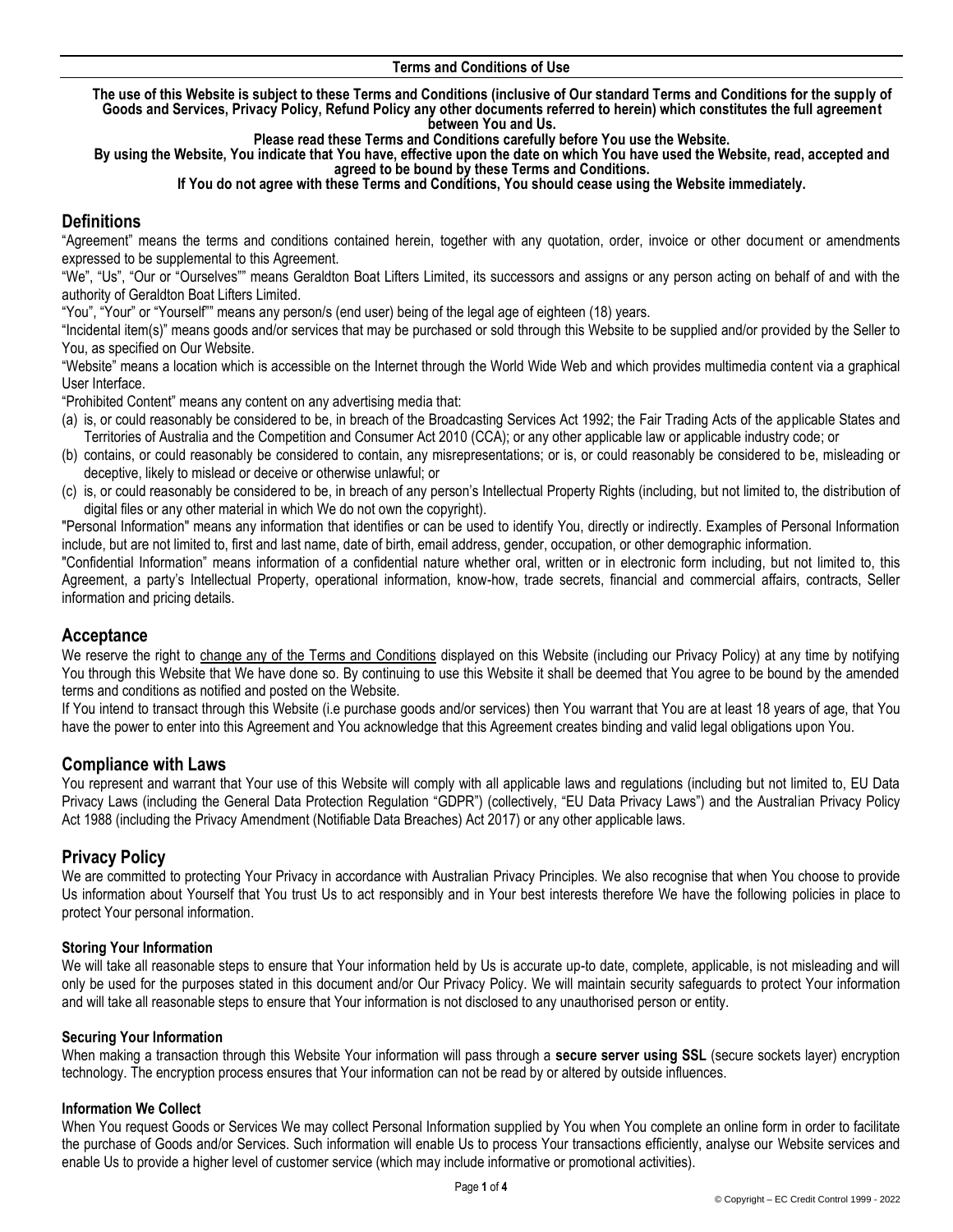#### **Terms and Conditions of Use**

We may also collect the following information/tracking data for statistical purposes and to help Us understand how to make Our Website more available and user friendly for You and to measure the success of any advertising activities We may under take:

- (a) Your IP address.
- (b) The date and time of Your visits to Our Website.
- (c) Your clicks and activity on this Website.
- (d) The referring Website if any through which You clicked through to this Website.
- (e) Technical information on Your browser, device and operating systems.

#### **Information We Release**

We will only release information about You as authorised by Yourself, required by law or where required in order for Us to provide Goods or Services to Yourself e.g to third party suppliers, or delivery companies. Where supplied to such third parties the information provided will only be sufficient for the third party to perform their services and may not be used by them for any other purpose.

We will not release Your information for any purpose which You could reasonably expect us not to release the information.

Except as detailed above We do not share, give, sell, rent, or lease information to third parties and Your Personal Information will only be disclosed to those employees within Our organisation who have a need to know in order to ensure You are provided with information about Our products and Services or to request Goods and Services through this Website.

Under the Privacy Act legislation You can ask to see any information We may hold about You and You also have the right to have any inaccuracies in the same corrected by Us. We will comply with any such requests to the extent required by the Privacy Act legislation within fourteen (14) days of the receipt of Your request. We may ask you to verify your identity in order to help us respond efficiently to your request.

### **Other Data Protection Rights**

You may have the following data protection rights:

- (a) To access, correct, update or request deletion of Personal Information. We will take all reasonable steps to ensure that the data We collect is reliable for its intended use, accurate, complete and up to date.
- (b) In addition, individuals who are residents of the European Economic Area "EEA" can object to processing of their Personal Information, ask to restrict processing of their Personal Information or request portability of their Personal Information. You can exercise these rights by contacting Us using the contact details provided in the "Questions and Concerns" section below.
- (c) Similarly, if Personal Information is collected or processed on the basis of consent, the data subject can withdraw their consent at any time. Withdrawing Your consent will not affect the lawfulness of any processing We conducted prior to Your withdrawal, nor will it affect processing of Your Personal Information conducted in reliance on lawful processing grounds other than consent.
- (d) The right to complain to a data protection authority about the collection and use of Personal Information. For more information, please contact your local data protection authority. Contact details for data protection authorities in the EEA are available at http://ec.europa.eu/justice/article-29/structure/data-protection-authorities/index\_en.htm.

### **Questions & Concerns**

If You have any questions or comments, or if You have a concern about the way in which We have handled any privacy matter, please use Our [contact form](https://mailchimp.com/contact/) via this Website to send Us a message. You may also contact Us by postal mail or email at:

### **For EEA Residents:**

For the purposes of EU data protection legislation, Our Data Protection Officer can be contacted at admin@geraldtonboatlifters.com.au **For Non-EEA Residents:**

**Attention: Privacy Officer admin@geraldtonboatlifters.com.au Postal Address: PO Box 2686 Geraldton WA 6531**

**\_\_\_\_\_\_\_\_\_\_\_\_\_\_\_\_\_\_\_\_\_\_**

#### **Cookies**

We and Our partners may use various technologies to collect and store information when You use this Website, and this may include using cookies and similar tracking technologies, such as pixels and web beacons. These web beacons track certain behavior such as whether the email sent through the Website was delivered and opened and whether links within the email were clicked. They also allow Us to collect information such as the recipient's:

• IP address, browser, email client type and other similar details;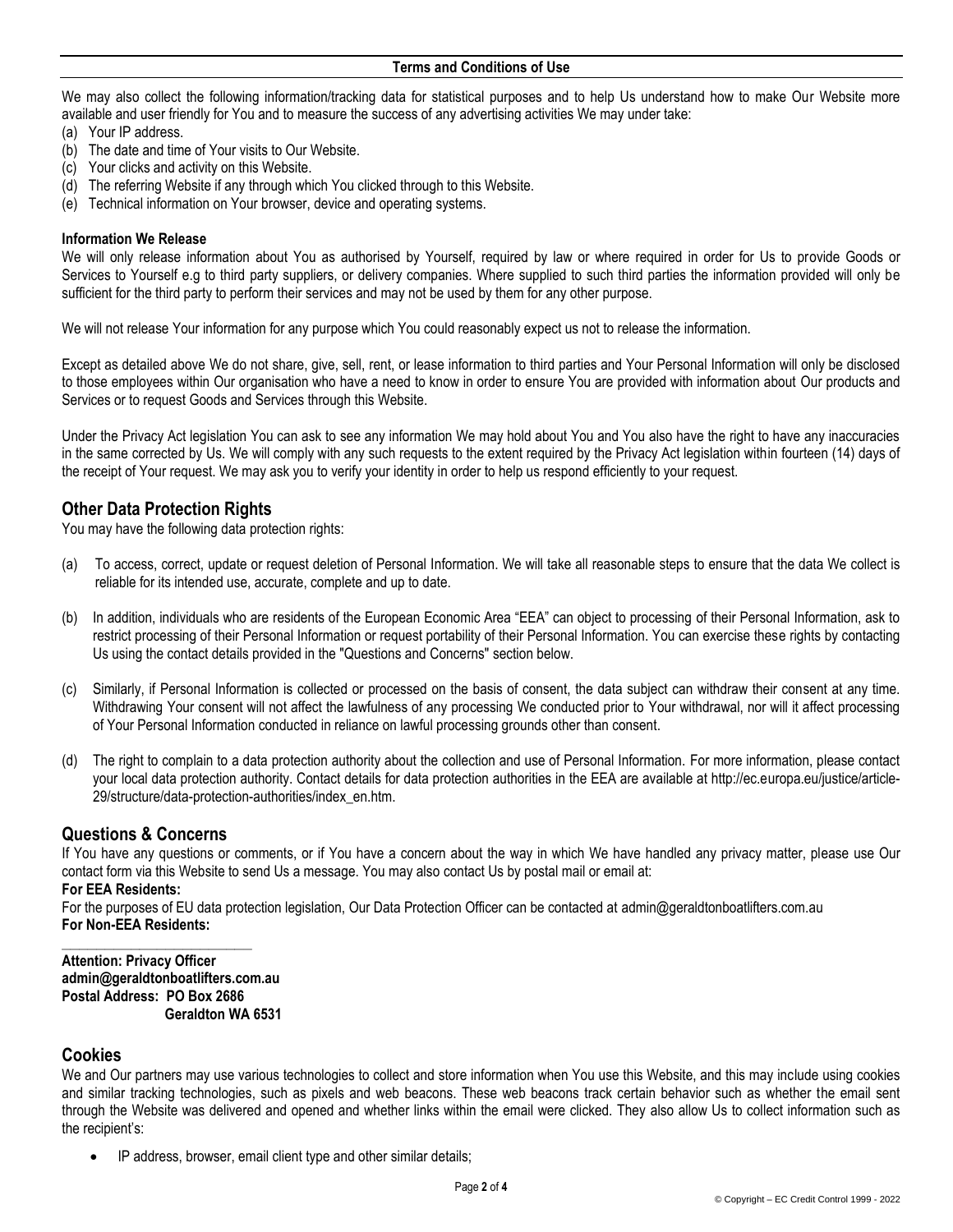- Tracking of Website usage and traffic;
- Reports are available to Us when We send an email to You, so We may collect and review that information.

These cookies **do not read Your hard drive** but may be stored on Your hard drive to enable Our Website to recognise You when You return to the same.

# **Mailing Lists**

If at any time You are on a mailing list of Ours then You may request to be removed from the same and We will comply with Your request if there is no unsubscribe button provided then please contact Us with Your request using the "Contact Us" section of this Website.

# **Returns, Damaged or Defective Goods**

Our policy in relation to Returns, Damaged or Defective Goods shall be as specified in Our standard Terms and Conditions for the supply of Goods and Services. We shall not accept returns for change of mind or if You make a wrong decision unless due to our negligence or incorrect information supplied by Ourselves.

## **Copyright and Trademarks**

The contents of this Website are at all times the copyright or trademark property of either Ourselves, Our suppliers or linked third parties and You may not distribute, reproduce, display, publish any trademark or other content of this Website for any purpose whatsoever without the prior written approval of Us, Our suppliers or linked third parties (each as applicable). Furthermore, You agree to indemnify Us against any claims, costs, damages or losses incurred by Us should You fail to comply with this clause.

### **Advertisers and Linked Sites**

The display on Our Website of any advertiser or the provision of a link to third party Websites does not constitute Our endorsement of either the advertiser or third-party provider or any of their Website content or business practices. As We do not have any control of the content of any third party Websites, access to such Websites is at Your sole risk and We recommend that You thoroughly review the terms and conditions of use and the Privacy policies of any third party Website immediately once You access such a Website.

We shall accept no liability in regards to any dealings, promotions or activities between Yourself and advertisers or third-party providers.

### **Specifications and Information**

Specifications and information provided on this Website are given in good faith based on Our knowledge, experience, or information provided to Us by manufacturers and/or suppliers, or derived from sources believed to be accurate at the time the information is received by Us, therefore it is recommended if You have any concerns as to the suitability of Goods or Services provided through this Website in respect of the use of the Goods or Services or their suitability for a particular use that You contact Us or seek external professional opinion.

You acknowledge and accept that colours of items displayed on the Website may not reflect the true and actual colour of such items as this may be affected by external influences such as the quality of images supplied to Us for use, or the quality, age or settings on Your monitor. If colour is a major factor in Your decision making We recommend You contact Us before purchase.

# **On-Line Ordering**

Display on this Website does not guarantee the availability of any particular Good(s) therefore all orders placed through this Website shall be subject to confirmation of acceptance by Us. Orders for Services shall be subject to confirmation of suitable timeframes between You and Ourselves for provision of the Services.

### **Continuous Service**

Due to the inherent nature of Websites We cannot guarantee uninterrupted or continuous availability of this Website and You accept that the Website may also be unavailable from time to time for maintenance or scheduled upgrades. Where able We shall give You advanced warning of the same. We shall accept no liability in relation to Website downtime whether scheduled or otherwise.

### **Termination of Use**

These terms and Your access to Our Website may be terminated by Us (at Our sole discretion) at any time without notice or any requirement to give You a reason why. In the event of termination under this clause We shall have no liability to You whatsoever (including for any consequential or direct loss You may suffer).

### **Jurisdiction**

This Website (excluding any linked third-party sites) is controlled by Us from Our principal business premises in Australia. Our servers are located in Perth, so Your information may be transferred to, stored, or processed in Australia. It can be accessed from countries around the world to the extent permitted by the Website. As each country has laws that may differ from Australia, by accessing this Website, You agree that the laws and statutes